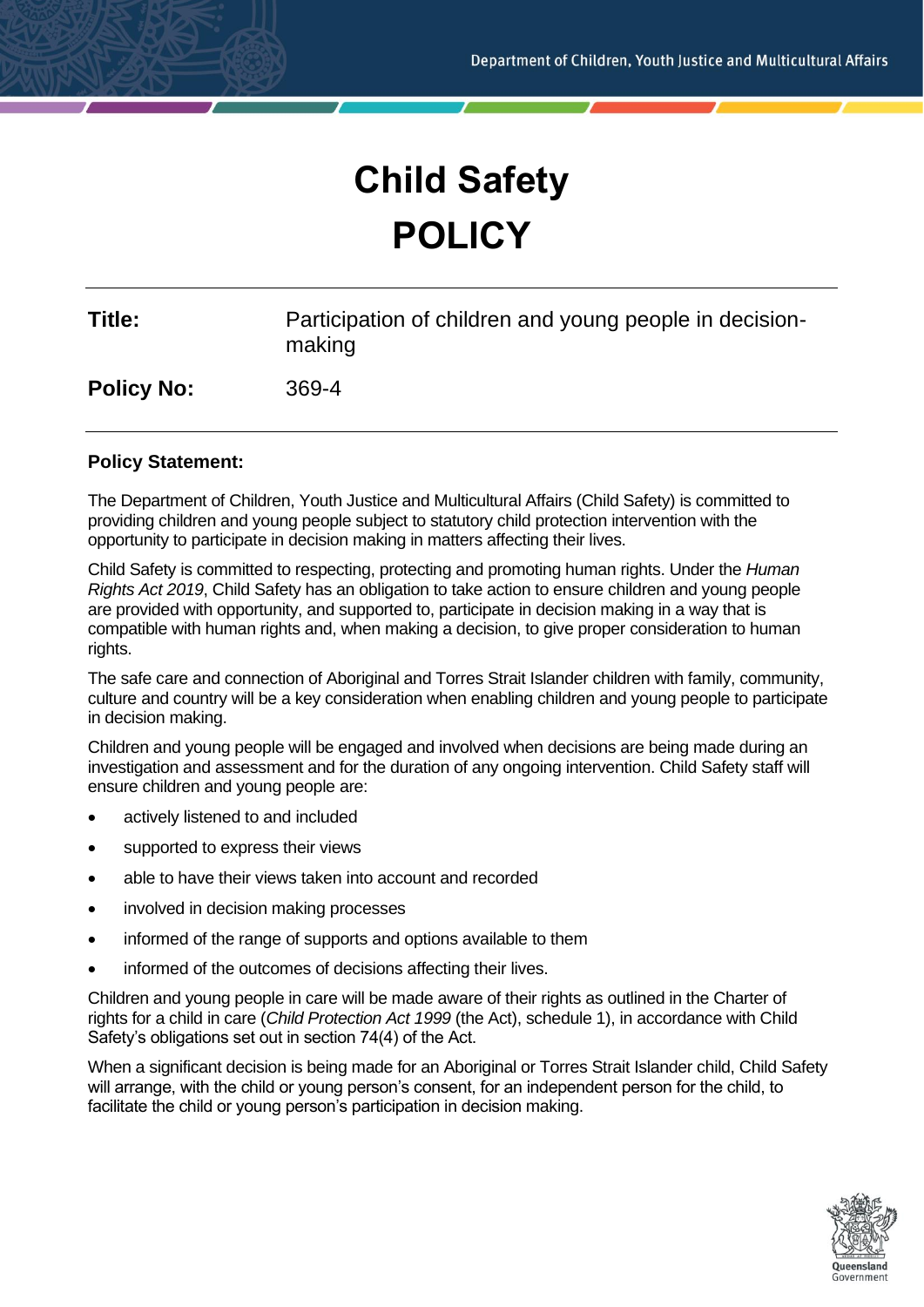# **Principles:**

- The safety, wellbeing and best interests of the child or young person, both throughout childhood and the rest of the child or young person's life, are paramount.
- Child Safety staff will act and make decisions in a way that is compatible with human rights and obligations under the *Human Rights Act 2019*.
- The five elements of the child placement principle (prevention, partnership, placement, participation and connection) under section 5C of the Act, apply to processes, decisions and actions for an Aboriginal or Torres Strait Islander child.
- Children and young people have a right to receive information about plans and decisions that affect their lives now and in the future and about their personal history.
- Children and young people have a right to be consulted and take part in decisions that affect their lives, and contribute to or ensure their protection.
- If a child or young person is able to form and express views about their care, these will be considered in the decision.
- In recognition and respect of each child and young person's unique difference, children and young people will be engaged in decision making in flexible, creative and non-biased ways.
- When involving children and young people in decision making processes, Child Safety will take into account their age and ability to understand (including any disability needs) and where required ensure they have additional support to enable the child or young person to express their views and wishes.
- Children and young people from culturally and linguistically diverse backgrounds will be provided with appropriate services and supports to enable their active participation in decision making.
- Children and young people will be informed of Child Safety's internal and external complaints mechanisms that are available to them if they wish to complain about a decision or their level of participation in a decision making process.
- A delay in making a decision in relation to a child or young person will be avoided, unless appropriate for the child or young person (section 5B of the Act).

# **Objectives:**

This policy aims to ensure that children and young people are given the opportunity, and are supported to meaningfully participate in decision making processes that affect their lives and that their views and rights are considered and respected.

# **Scope:**

This policy refers to children and young people's participation in decision making at key decisionmaking points across the child protection continuum:

from Child Safety's first intervention with a family during an investigation and assessment, and

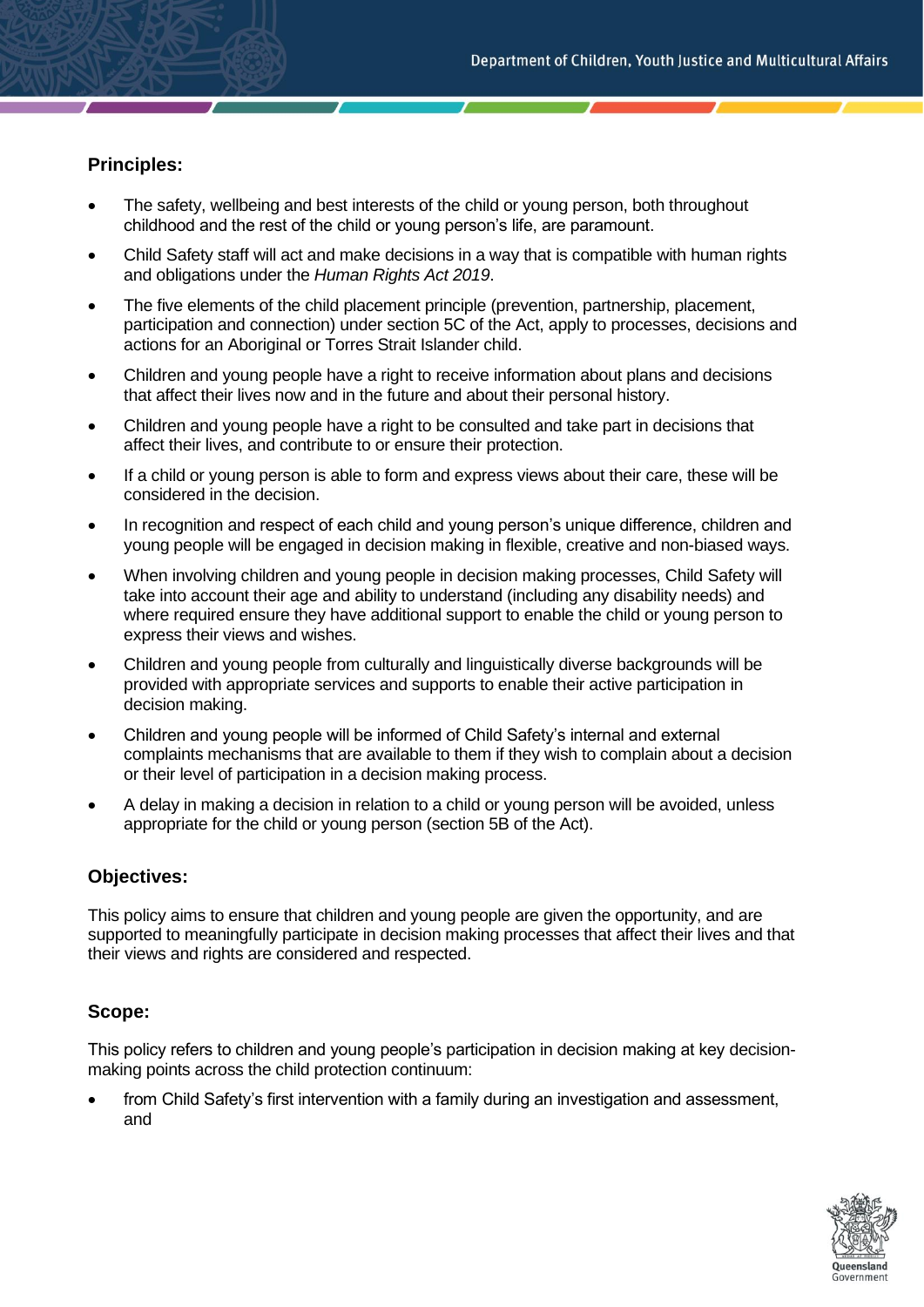• throughout the duration of any ongoing intervention.

Child Safety will arrange, in collaboration with an Aboriginal or Torres Strait Islander child or young person, for an independent person to help facilitate the child or young person's participation in significant decisions.

# **Roles and Responsibilities:**

Child Safety staff will support children and young people's participation in case planning processes by giving them information prior to meetings, about:

- the case planning process
- their right to participate
- the purpose of the meeting, issues to be discussed, decisions to be made and the significance and potential implications of those decisions
- what they may be asked to discuss
- where the meeting will be held. This may involve showing the child or young person the venue
- who will be present and their roles and reason for attendance. This may include introducing the child or young person to participants in advance of the meeting.
- details of internal and external complaints mechanisms available to them if they have a complaint about their level of participation in a decision making process.

Before a meeting, Child Safety staff will talk with the child or young person about their needs, goals and issues they would like discussed at the meeting.

If a child or young person chooses not to directly participate in a meeting, Child Safety staff will explore alternative ways for them to express their views. This may include:

- obtaining their views prior to the meeting
- involving them for part of the meeting only
- organising teleconference facilities so the child or young person can listen to the meeting from a distant location and provide input if they wish
- holding a separate, formal meeting with the child or young person
- making a recording of the child or young person to be played during the meeting
- organising an informal meeting with the child or young person to discuss their views
- presenting drawings or other art work the child has created which express their views regarding the decision
- reading aloud information the child or young person has written. This may include a piece of creative writing or a statement of their wishes.

The roles and responsibilities of Child Safety staff in relation to the participation of children and young people in decision making, are outlined in the Child Safety Practice Manual, and associated resources.

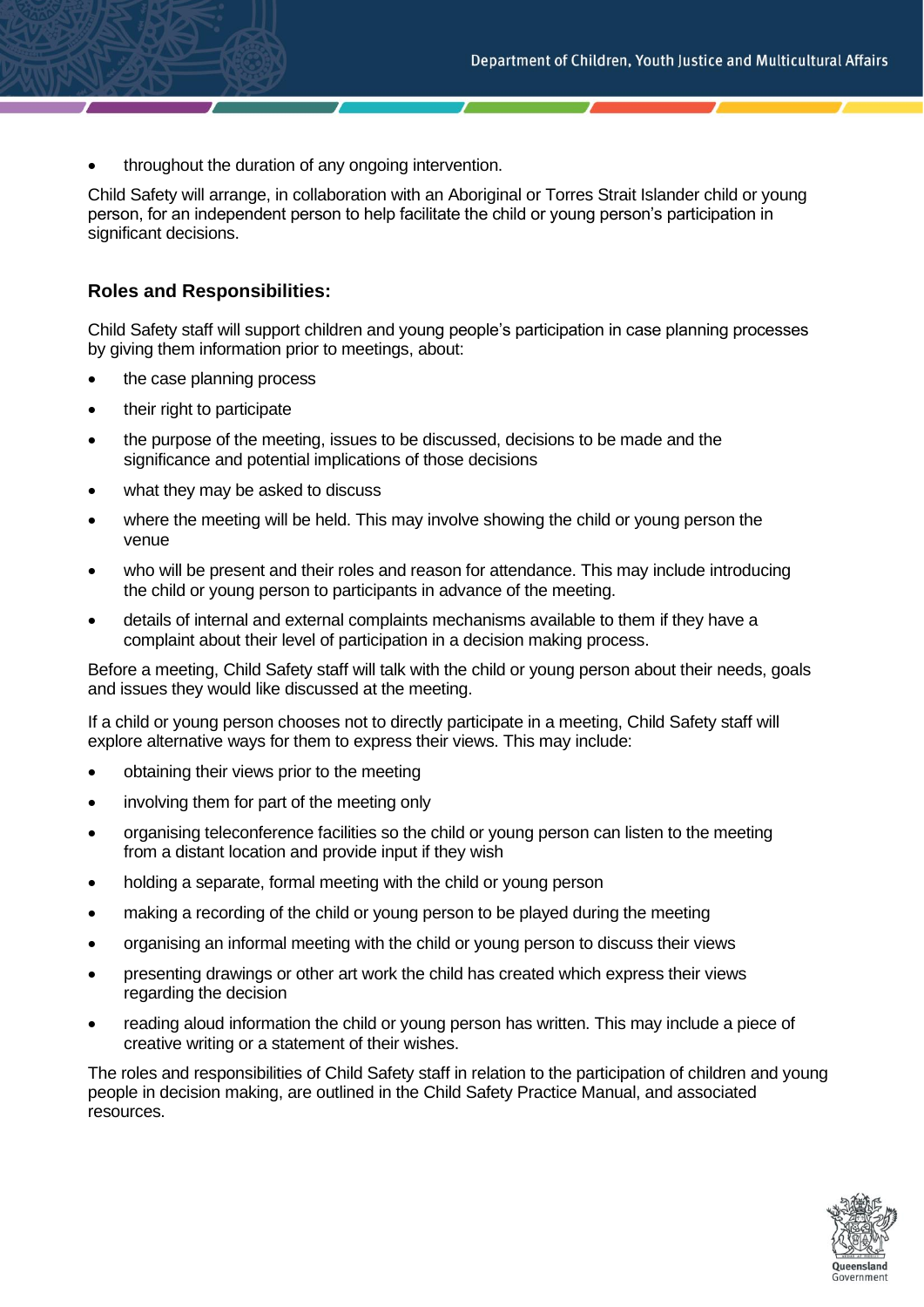# **Authority:**

*Child Protection Act 1999*, section 5B,5C, 6AA, 14, 51L-51P,59(1)(d),59A,65B,74(4)),83A, Part3, schedule 1

# **Delegations:**

Refer to the Instruments of delegation for decisions made under the *Child Protection Act 1999*.